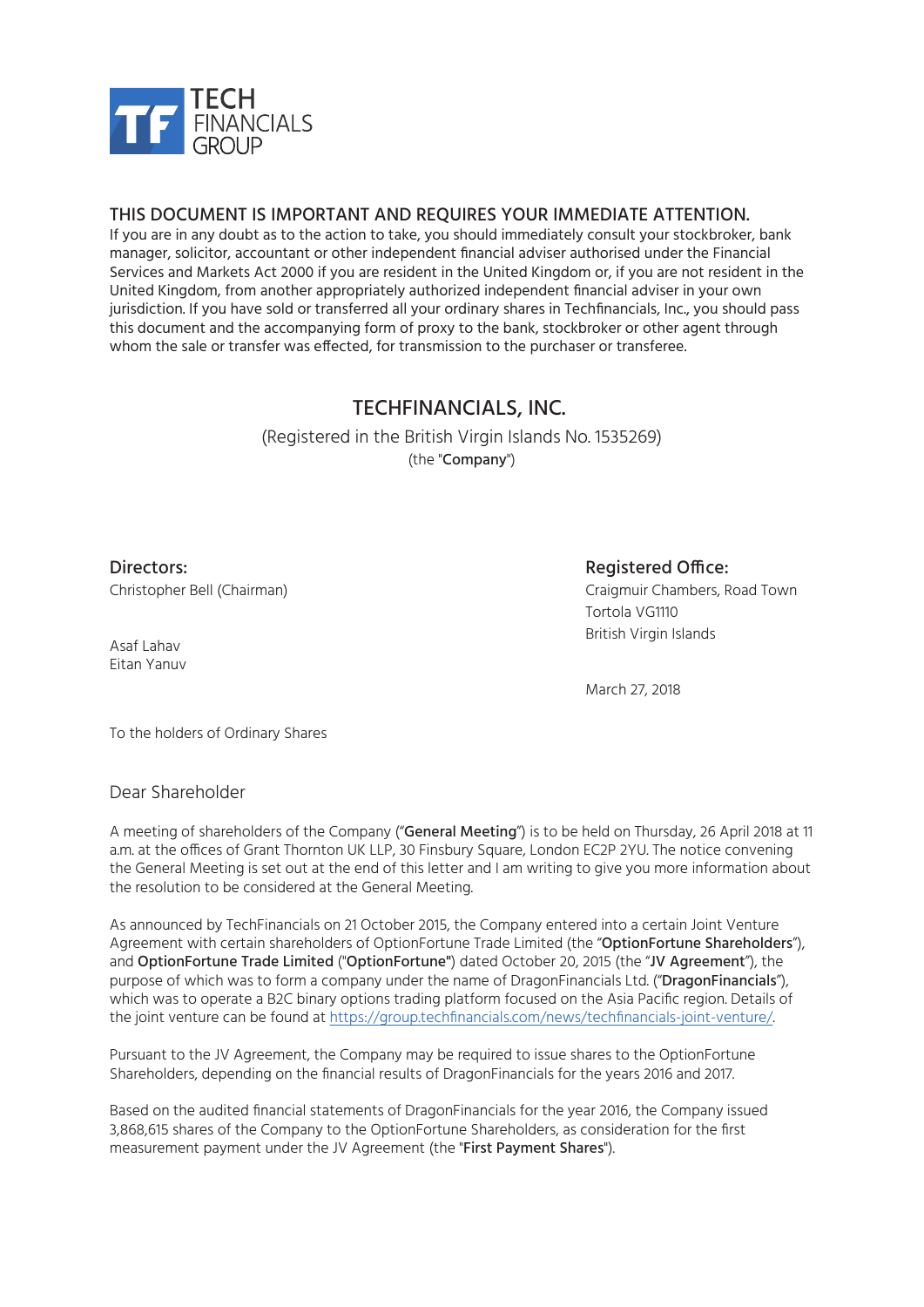

Based on the audited financial statements of DragonFinancials for the years 2016 and 2017, DragonFinancials achieved financial results requiring TechFinancials, at the Company's sole discretion, in addition to the issuance of the First Payment Shares, to either: (i) pay USD 4,527,927 (the "Cash Payment") to the OptionFortune Shareholders; or (ii) issue 12,406,352 shares of the Company, at a price per share of £0.27, representing following such issuance, 14.60% of the issued share capital of the Company (the "Second Payment Shares") to the OptionFortune Shareholders.

Under the Articles of Association of the Company, an issuance of shares exceeding 6% of the issued share capital of the Company in any single transaction is subject to the pre-emptive rights of the shareholders.

The General Meeting will be asked to approve an amendment to the Company's Articles of Association to allow for the issuance the Second Payment Shares, on a non-pre-emptive basis, as consideration to the OptionFortune Shareholders for the second measurement payment under the JV Agreement.

Holders of ordinary shares, or their duly appointed representatives, are entitled to attend and vote at the General Meeting. Shareholders are entitled to appoint a proxy to exercise all or any of their rights to attend and speak and vote on their behalf at the meeting. A form of proxy for use by certificated shareholders at the General Meeting is enclosed. Certificated shareholders are requested to complete and return the form of proxy in accordance with the instructions printed on it so as to arrive at the Company's registrars Link Asset Services, PXS 1, 34 Beckenham Road, Beckenham BR3 4TU, United Kingdom, as soon as possible, but in any event no later than 11 a.m. on Tuesday, 24 April 2018. The return of a form of proxy will not preclude a shareholder from attending and voting at the General Meeting if he/she/it so wishes.

The Depository Interests holders (the "DI Holders") may only appoint Link IRG Trustees Limited (the "Depository") as their proxy. A form of direction for the use by the DI Holders at the General Meeting is enclosed. DI Holders are requested to complete and return the form of direction in accordance with the instructions printed on it so as to arrive at the Company's registrars Link Asset Services, PXS 1, 34 Beckenham Road, Beckenham BR3 4TU, United Kingdom, as soon as possible, but in any event no later than 11 a.m. Friday, 20 April 2018.

If you are unsure as to whether the form of proxy or the form of direction applies to you, you may contact Mr. Yuval Tovias, Chief Financial Officer of the Company, for further clarifications at the following email address: yuvalt@techfinancials.com.

The Directors consider that the proposed amendment to the Company's Articles of Association is in the best interest of the Company and its shareholders and recommend that the shareholders vote in favour of the resolution, as they wish to have the option to approve the issuance of the Second Payment Shares to the OptionFortune Shareholders immediately following the amendment of the Articles of Association.

Yours sincerely

Christopher Bell CL-(plBe1) Independent Non-Executive Chairman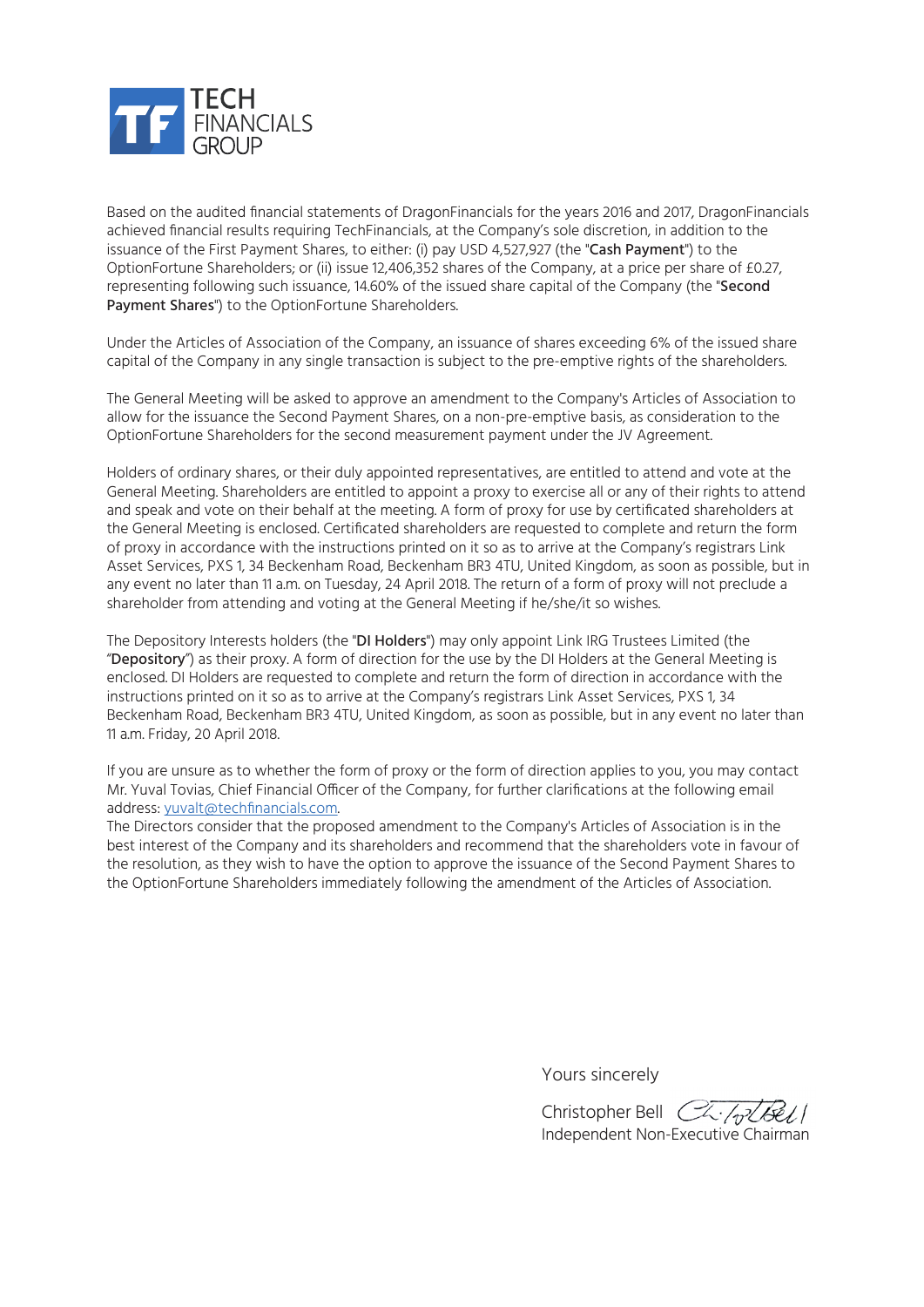

## NOTICE OF GENERAL MEETING TECHFINANCIALS, INC.

(the "Company")

Notice is hereby given that a meeting of shareholders of the Company (the "General Meeting") will be held on Thursday, 26 April 2018 at 11 a.m. at the offices of Grant Thornton UK LLP, 30 Finsbury Square, London EC2P 2YU.

On the Agenda of the General Meeting is the approval of amended and restated Memorandum and Articles of Association of the Company, which will include a new Regulation 1.4 (f) as follows:

*(f) 12,406,352 Shares issued to Shen Chaohui, Ma Liangliang and Ke Endian(together, the "OptionFortune Shareholders") pursuant a certain Joint Venture Agreement by and among (i) the Company; (ii) the OptionFortune Shareholders; and (iii) OptionFortune Trade Limited dated October 20, 2015 (the "JV Agreement"), as consideration for the second measurement payment pursuant to the JV Agreement, provided, however, that such Shares shall not exceed 17.1% of the issued Shares of the Company.*

The consolidated version of the Memorandum and Articles of Association of the Company incorporating the above regulation can be found at https://group.techfinancials.com/constitutional-documents/.

Craigmuir Chambers, Road Town Asaf Lahav Asaf Lahav Asaf Lahav Asaf Lahav Asaf Lahav Asaf Lahav Asaf Lahav Asaf Lahav Asaf Lahav A Tortola CEO VG1110, British Virgin Islands March 27, 2018

#### Registered Office: The Board Control of the Board By Order of the Board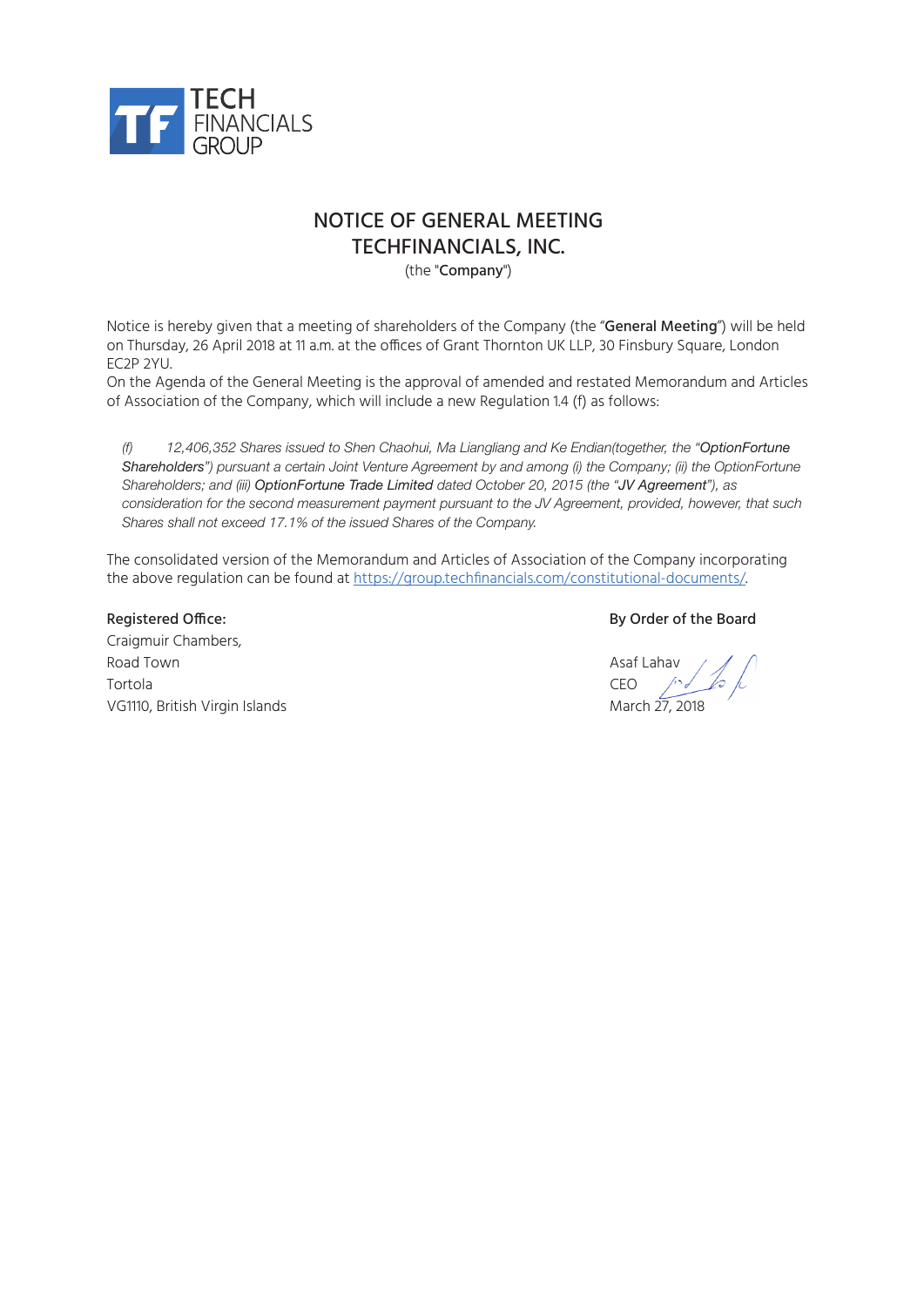

#### Notes

- 1. Only those shareholders entered on the Company's register of members at close of business on Friday, 20th April 2018 shall be entitled to attend and vote at the meeting either in person or by proxy and the number of shares then registered in their respective names shall determine the number of votes such persons are entitled to cast on a poll at the General Meeting.
- 2. The quorum for the General Meeting shall be two or more shareholders present in person or by proxy. If within two hours from the time appointed for the meeting a quorum is not present, the meeting shall be adjourned to the next business day at the same time and place or to such other time and place as the Directors may determine, and if a quorum is not present at any such adjourned meeting, the meeting shall be dissolved.
- 3. As of 23 March 2018, the Company's total number of shares in issue is 72,549,394 ordinary shares of US\$0.0005 par value each carrying one vote each. Therefore the total voting rights in the Company as of that date were 72,549,394.
- 4. A copy of this notice and other information can be found at www.techfinancials.com.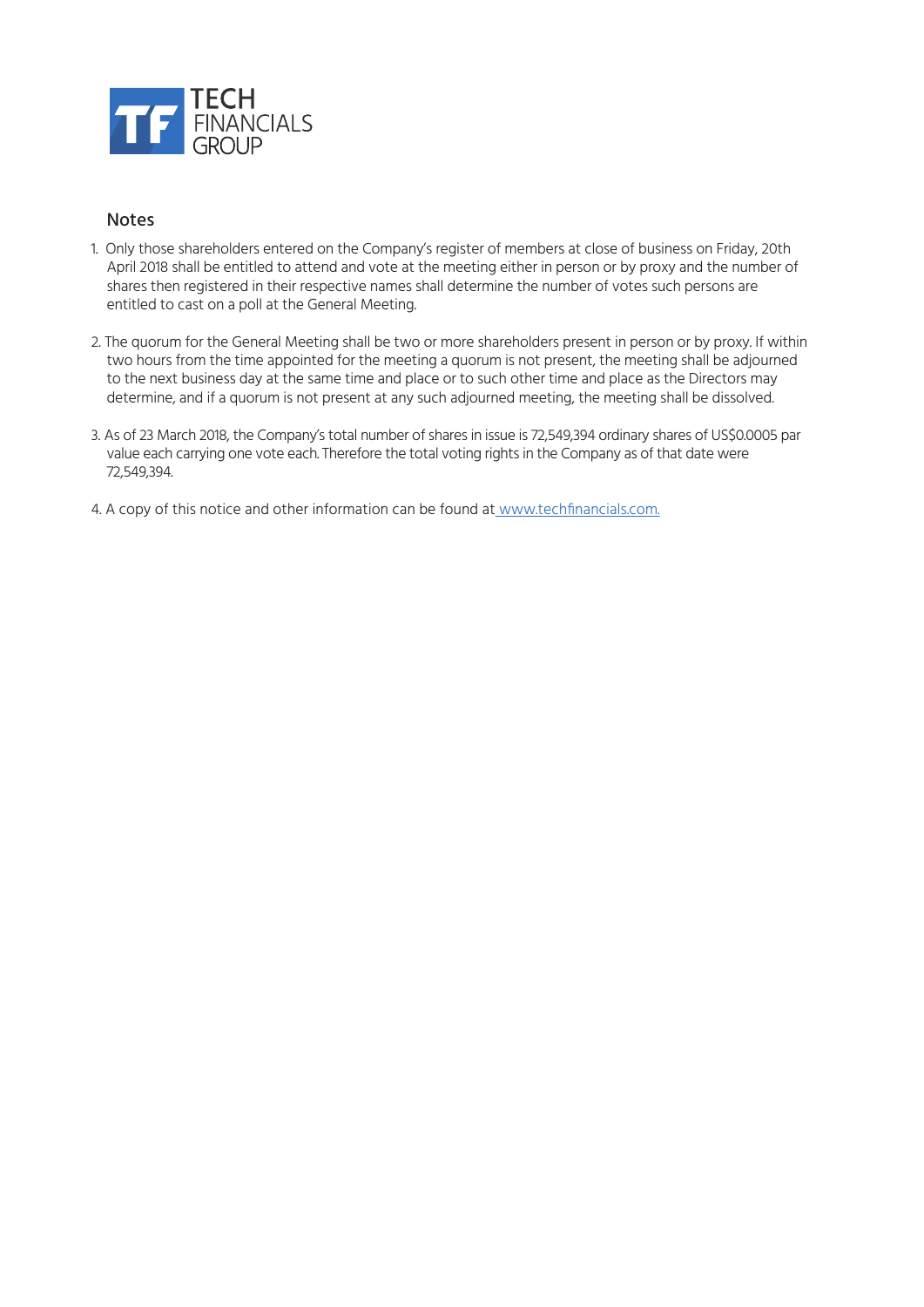

Form of Proxy

# (FOR THE USE OF CERTIFICATED SHAREHOLDERS ONLY) TECHFINANCIALS, INC.

(the "Company")

Form of proxy for completion by certificated shareholders of the Company in respect of the General Meeting to be held on Thursday, 26 April 2018 at 11 a.m. at the offices of Grant Thornton UK LLP, 30 Finsbury Square, London EC2P 2YU.

I/We \_\_\_\_\_\_\_\_\_\_\_\_\_\_\_\_\_\_\_\_\_\_\_\_\_\_\_\_\_\_\_\_\_\_\_\_\_\_\_\_\_\_\_\_\_\_\_\_\_\_\_\_\_\_\_\_\_\_\_\_\_\_

Please insert full name(s) and address(es) in BLOCK CAPITALS

Of \_\_\_\_\_\_\_\_\_\_\_\_\_\_\_\_\_\_\_\_\_\_\_\_\_\_\_\_\_\_\_\_\_\_\_\_\_\_\_\_\_\_\_\_\_\_\_\_\_\_\_\_\_\_\_\_\_\_\_\_\_\_

being a Shareholder of the Company hereby appoint the Chairman of the Meeting or

\_\_\_\_\_\_\_\_\_\_\_\_\_\_\_\_\_\_\_\_\_\_\_\_\_\_\_\_\_\_\_\_\_\_\_\_\_\_\_\_\_\_\_\_\_\_\_\_\_\_\_\_\_\_\_\_\_\_\_\_\_\_\_\_\_\_ Please insert full name(s) and address(es) in BLOCK CAPITALS

to be my/our proxy to attend, speak and vote for me/us at the meeting of Shareholders to be held on Thursday, 26 April 2018 and at any adjournment thereof.

I/We direct that my/our proxy to vote on the following resolutions as I/we have indicated by marking the appropriate box with an 'X'. If no indication is given, my/our proxy will vote or abstain from voting at his or her discretion and I/we authorise my/our proxy to vote (or abstain from voting) as he or she thinks fit in relation to any other matter which is put before the meeting.

| <b>Resolutions</b>                                                                                               | For Against Abstain |  |
|------------------------------------------------------------------------------------------------------------------|---------------------|--|
| To approve the adoption of amended and restated Memorandum $\Box$<br>and Articles of Association of the Company. |                     |  |

Signature: \_\_\_\_\_\_\_\_\_\_\_\_\_\_\_\_\_\_\_\_\_\_\_\_\_\_\_\_\_\_\_\_\_\_\_\_\_ Date: \_\_\_\_\_\_\_\_\_\_\_\_\_\_\_\_\_\_\_\_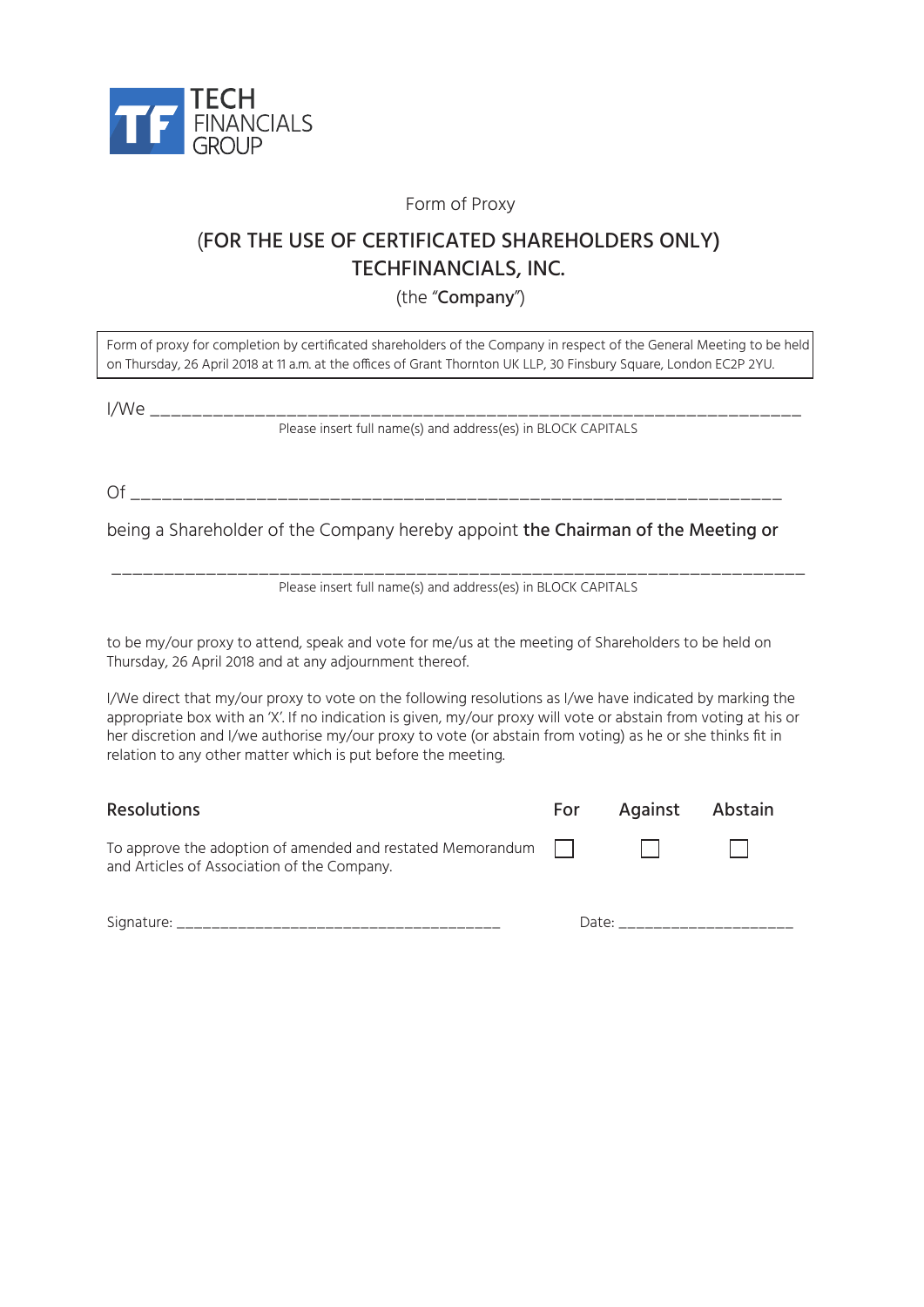

#### **Notes**

- 1. A certificated shareholder can appoint the Chairman of the meeting or anyone else to be his/her/it's proxy at the meeting. A proxy need not be a shareholder. To appoint as a proxy a person other than the Chairman of the meeting, it is required to delete the words "the Chairman of the Meeting or" and insert the full name of the proxy preferred and initial the alteration. In case a shareholder appoints as a proxy someone other than the Chairman, the shareholder will be responsible for ensuring that the proxy attends the meeting and is aware of the shareholder's voting intentions. In order for the proxy to make any comments on behalf of the shareholder, the shareholder will need to appoint someone other than the Chairman and give them the relevant instructions directly.
- 2. Any alterations made to this proxy should be initialed.
- 3. In the case of a corporation this Form of Proxy should be given under the corporation's Common Seal or under the hand of an officer or attorney of the corporation as duly authorised in writing.
- 4. Please indicate how you wish your votes to be cast by placing "X" in the box provided. On lodging this duly signed Form of Proxy with the Company's registrars, you will be deemed to have authorised the person you appointed as your proxy to vote, or to abstain from voting, as per your instructions. If no voting instruction is indicated, you will be deemed to have instructed your proxy to abstain from voting on the specified resolution. Your proxy may vote or abstain from voting as he or she thinks fit on any other resolution (including amendments to resolutions) which may properly come before the meeting.
- 5. All Forms of Proxy must be signed and, to be effective, must be lodged with the Company's registrars Link Asset Services, PXS 1, 34 Beckenham Road, Beckenham, Kent BR3 4TU, United Kingdom, together with the power of attorney or other authority (if any) under which it is signed (or a notarized certified copy of such power of attorney) so as to arrive not later than 11 a.m. on Saturday, 21st April 2018.
- 6. The return of a completed Form of Proxy will not prevent a shareholder attending the General Meeting and voting in person if he/she/it wishes to do so.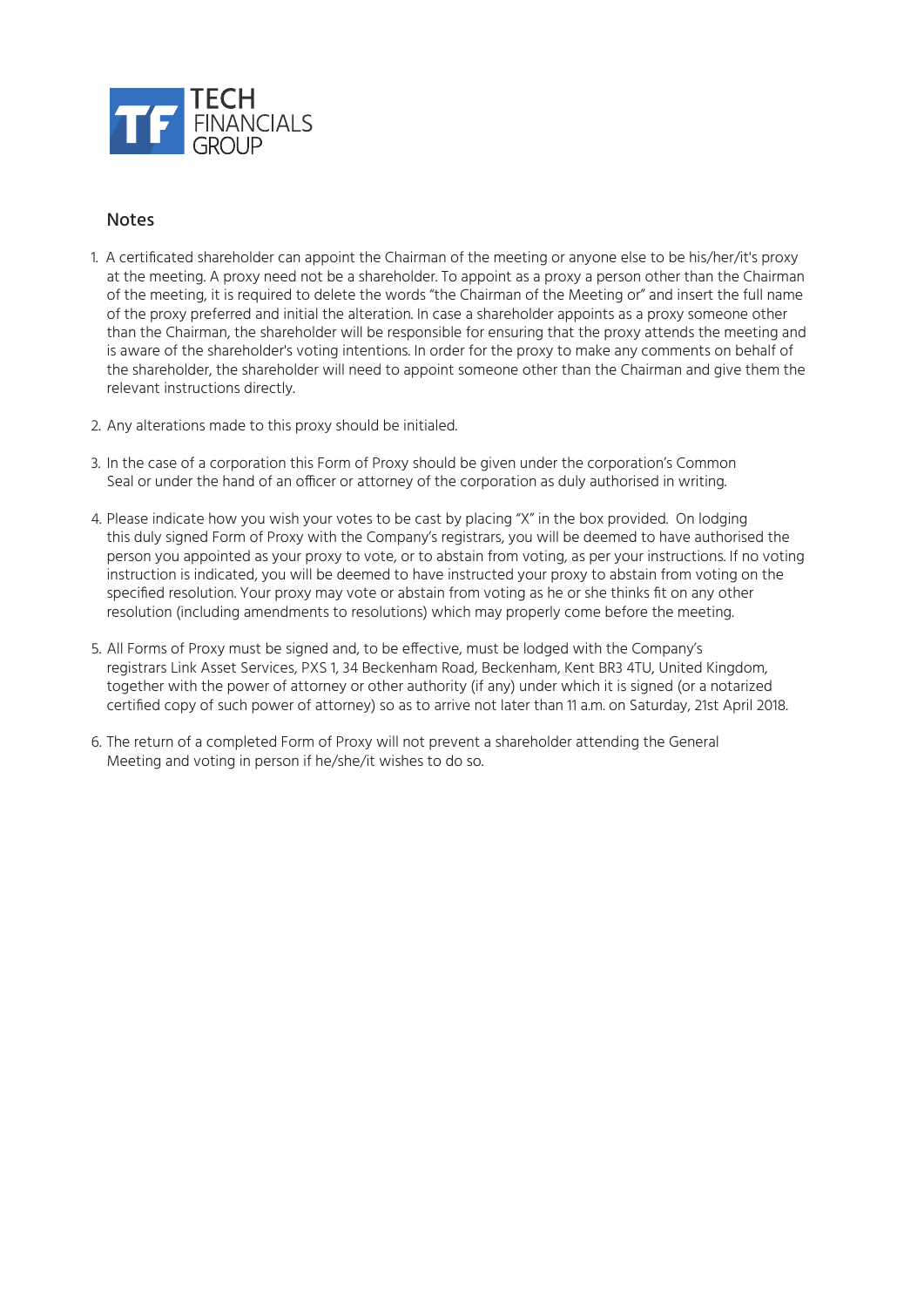

Form of Direction

# (FOR THE USE OF DEPOSITORY INTERESTS HOLDERS ONLY) TECHFINANCIALS, INC.

(the "Company")

| Form of Direction for completion by Depository Interests Holders ("DI Holder") representing shares on a 1 for 1 basis in |
|--------------------------------------------------------------------------------------------------------------------------|
| the Company in respect of the General Meeting to be held on Thursday, 26 April 2018 at 11 a.m. at the offices of Grant   |
| Thornton UK LLP, 30 Finsbury Square, London EC2P 2YU.                                                                    |

| I/We                                                         |  |
|--------------------------------------------------------------|--|
| Please insert full name(s) and address(es) in BLOCK CAPITALS |  |

Of \_\_\_\_\_\_\_\_\_\_\_\_\_\_\_\_\_\_\_\_\_\_\_\_\_\_\_\_\_\_\_\_\_\_\_\_\_\_\_\_\_\_\_\_\_\_\_\_\_\_\_\_\_\_\_\_\_\_\_\_\_\_

being a DI Holder of representing shares in the Company hereby appoint Link IRG Trustees Limited ("Depository") to be my/our proxy to attend, speak and vote for me/us at the meeting of shareholders of the Company to be held on Thursday, 26 April 2018 and at any adjournment thereof as indicated by an X in the appropriate boxes below.

| <b>Resolutions</b>                                                                                                            |       | For Against Abstain |  |
|-------------------------------------------------------------------------------------------------------------------------------|-------|---------------------|--|
| To approve the adoption of amended and restated Memorandum $  $ $  $ $  $ $  $<br>and Articles of Association of the Company. |       |                     |  |
| Signature: $\overline{\phantom{a}}$                                                                                           | Date: |                     |  |